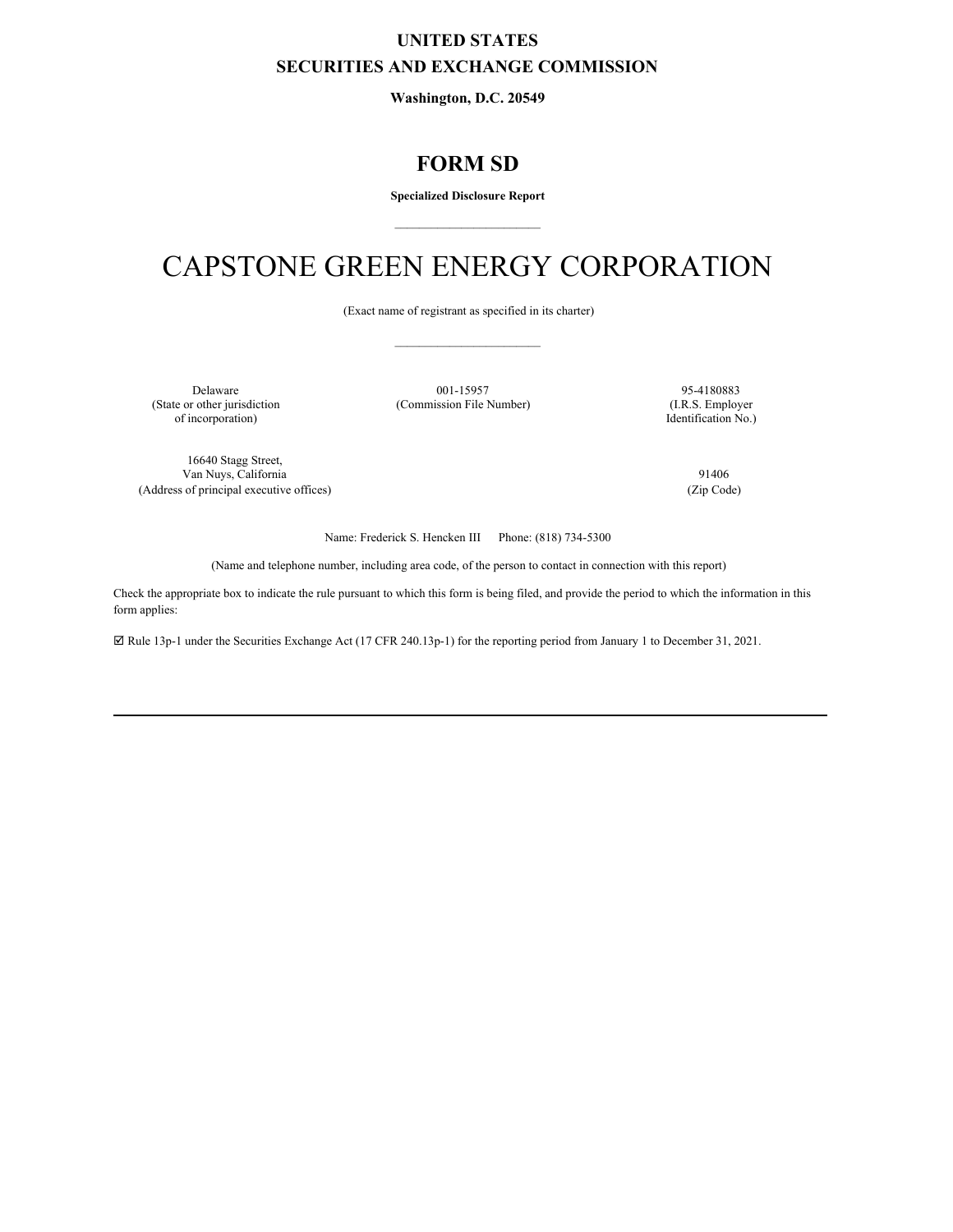#### **Section 1 – Conflict Minerals Disclosure**

#### **Item 1.01 Conflict Minerals Disclosure and Report**

#### **Conflict Minerals Disclosure**

In accordance with Rule 13p-1 promulgated under the Securities Exchange Act of 1934, as amended, and Form SD, Capstone Green Energy Corporation (the "Company") has filed a Conflict Minerals Report, which is included as Exhibit 1.01 to this Form SD. A copy of the Company's Conflict Minerals Report is publicly available at www.capstonegreenenergy.com/about.

#### **Item 1.02 Exhibit**

The Company is hereby filing its Conflict Minerals Report as Exhibit 1.01 to this Form SD.

#### **Section 2 — Exhibits**

#### **Item 2.01 Exhibits**

| Exhibit No. | <b>Description</b>                                            |
|-------------|---------------------------------------------------------------|
| 1.01        | Conflict Minerals Report of Capstone Green Energy Corporation |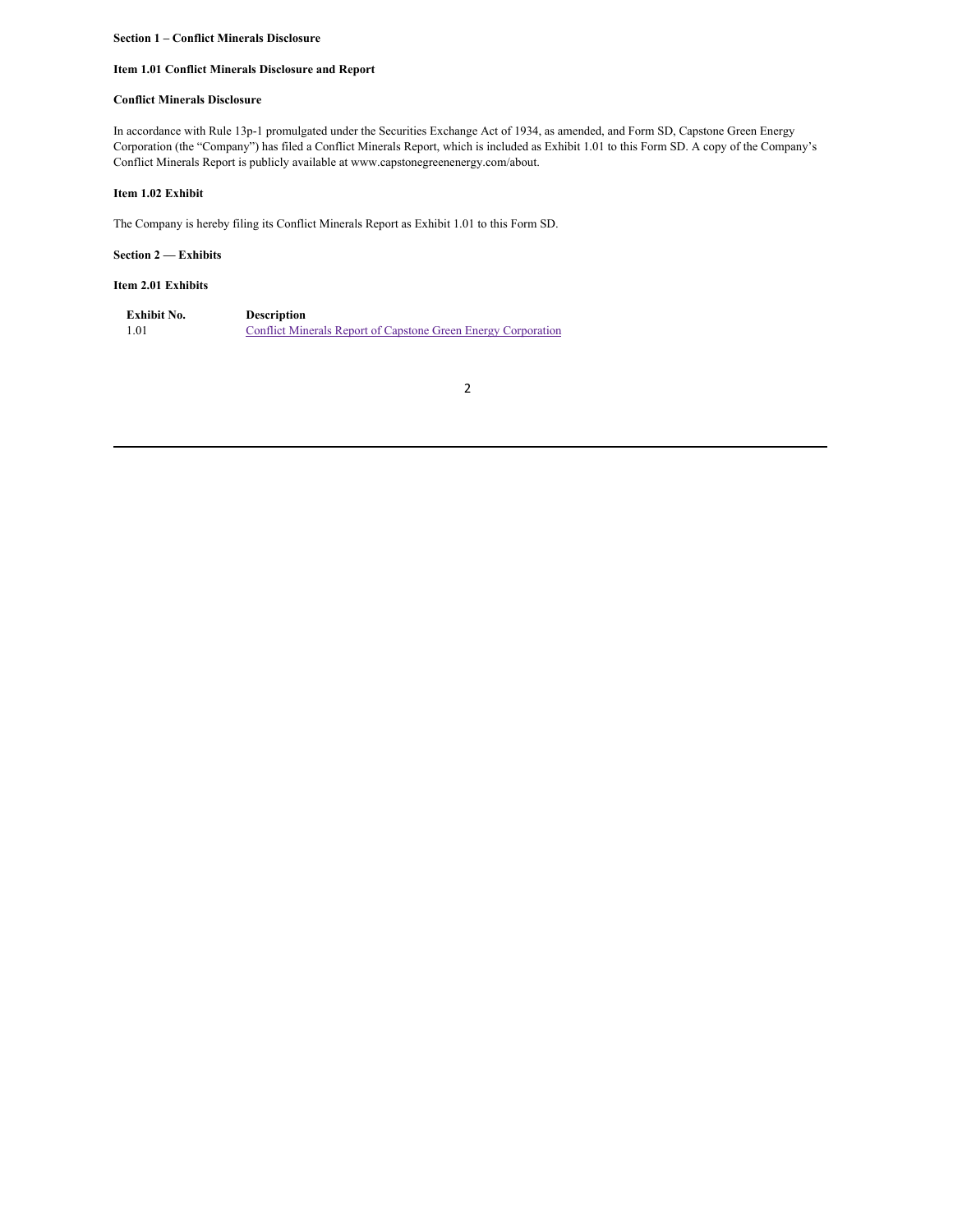#### **SIGNATURES**

Pursuant to the requirements of the Securities Exchange Act of 1934, the registrant has duly caused this report to be signed on its behalf by the duly authorized undersigned.

#### **CAPSTONE GREEN ENERGYCORPORATION** (Registrant)

Date: May 31, 2022

By:

/s/ Frederick S. Hencken III Frederick S. Hencken III Chief Financial Officer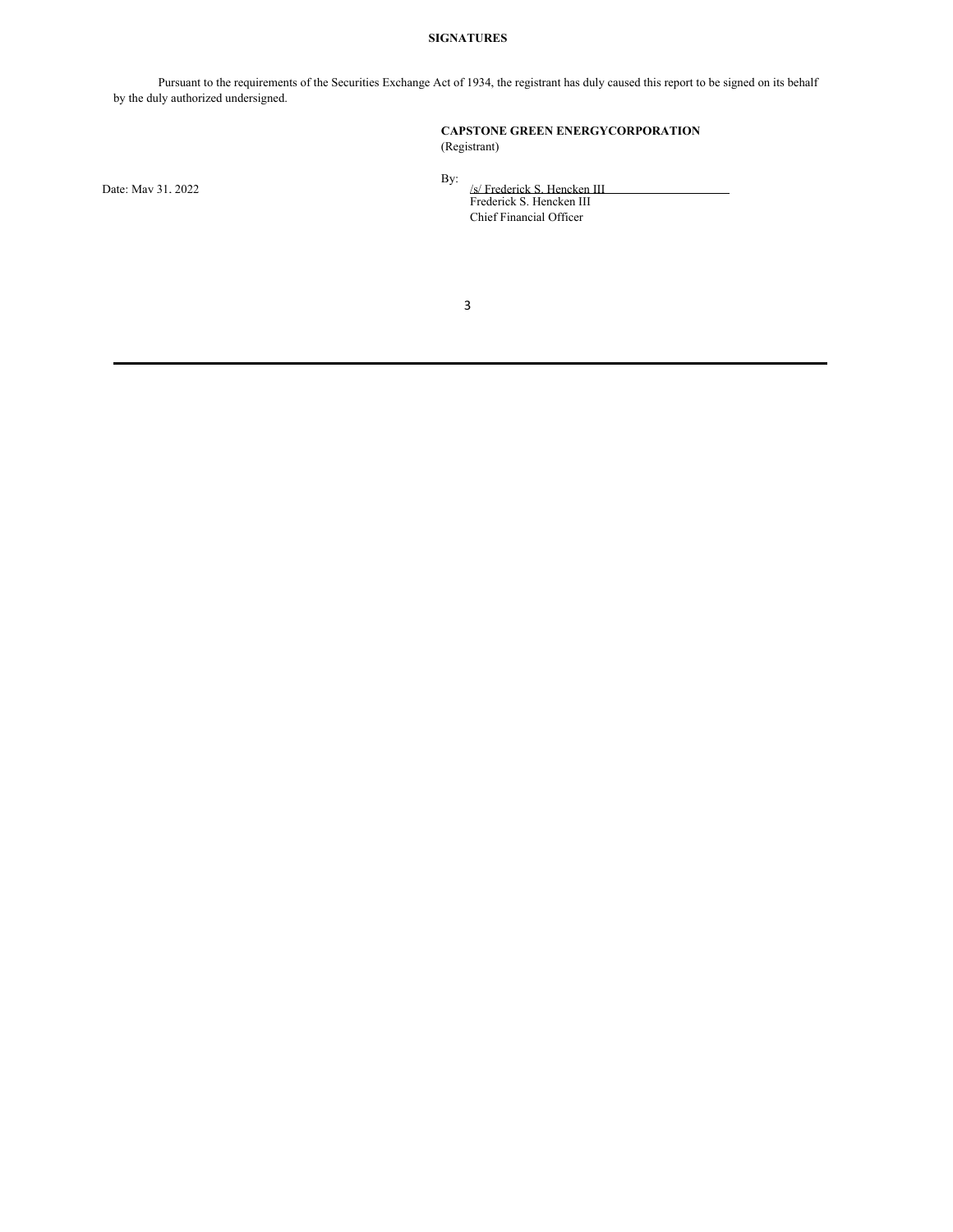#### **Capstone Green Energy Corporation Conflict Minerals Report For the reporting period from January 1, 2021 to December 31, 2021**

This Conflict Minerals Report (the "Report") of Capstone Green Energy Corporation (the "Company", "We", "Our", "Us")for the reporting period from January 1, 2021 toDecember 31, 2021 has been prepared pursuant toRule 13p-1 and Form SD (the "Rule") promulgated under the Securities Exchange Act of 1934, as amended.

The Rule requires disclosure of certain information when a registrant manufactures or contracts to manufacture products and the minerals specified in the Rule are necessary to the functionality or production of those products. The specified minerals, which we collectively refer to in this Report as the "Conflict Minerals," are gold, columbite-tantalite (coltan), cassiterite and wolframite, including their derivatives, which are limited to tantalum, tin and tungsten. The "Covered Countries" for the purposes of the Rule and this Report are the Democratic Republic of the Congo, the Republic of the Congo, the Central African Republic, South Sudan, Uganda, Rwanda, Burundi, Tanzania, Zambia and Angola. As described in this Report, certain of the Company's operations manufacture, or contract to manufacture products and the Conflict Minerals are necessary to the functionality or production of those products.

#### **Company Overview**

The Company is a producer of low-emission microturbine systems.Our principal products include microturbine technology solutions for use in stationary distributed power generation applications, including cogeneration (combined heat and power, integrated combined heat and power, and combined cooling, heat and power), renewable energy, natural resources and critical power supply. In addition, our microturbines can be used as battery charging generators for hybrid electric vehicle applications.

#### **The Company's Due Diligence Process**

We have conducted in good faith a reasonable country of origin inquiry regarding the Conflict Minerals necessary to the functionality or production of a product manufactured or contracted to be manufactured by us. This good faith reasonable country of origin inquiry was reasonably designed to determine whether any of such Conflict Minerals used in the Company's products originated in the Covered Countries and whether any of such Conflict Minerals may be from recycled or scrap sources. We have also conducted reasonable due diligence on the source and chain of custody of such Conflict Minerals. Our due diligence measures have been designed to conform to the framework set forth in the Organization for Economic Co-operation and Development Due Diligence Guidance for Responsible Supply Chains of Minerals from Conflict-*Af ected and High-Risk Areas: Second Edition*, including the related supplements on gold, tin, tantalum and tungsten (the "OECD Guidance").

Our due diligence process and efforts have been developed in accordance with the OECD Guidance. The development processincluded the establishment of a cross-functional task force as further described under "Risk Mitigation Plan" below. Our due diligence measures are based on the Electronic Industry Citizenship Coalition ("EICC") and The Global e-Sustainability Initiative ("GeSI") with respect to the smelters and refiners of Conflict Minerals who provide Conflict Minerals to our suppliers. We are several levels removed from the actual mining of Conflict Minerals. We do not purchase raw ore or unrefined Conflict Minerals and make no purchases in the Covered Countries. We do not typically have a direct relationship with smelters and refiners and do not perform or direct audits of these entities within our supply chain. We support audits through our participation in the Conflict-Free Sourcing Initiative ("CFSI"). We rely on these suppliers whose components may contain Conflict Minerals to provide us with information about the source of Conflict Minerals contained in the components supplied to us. Our direct suppliers are similarly reliant upon information provided by their suppliers.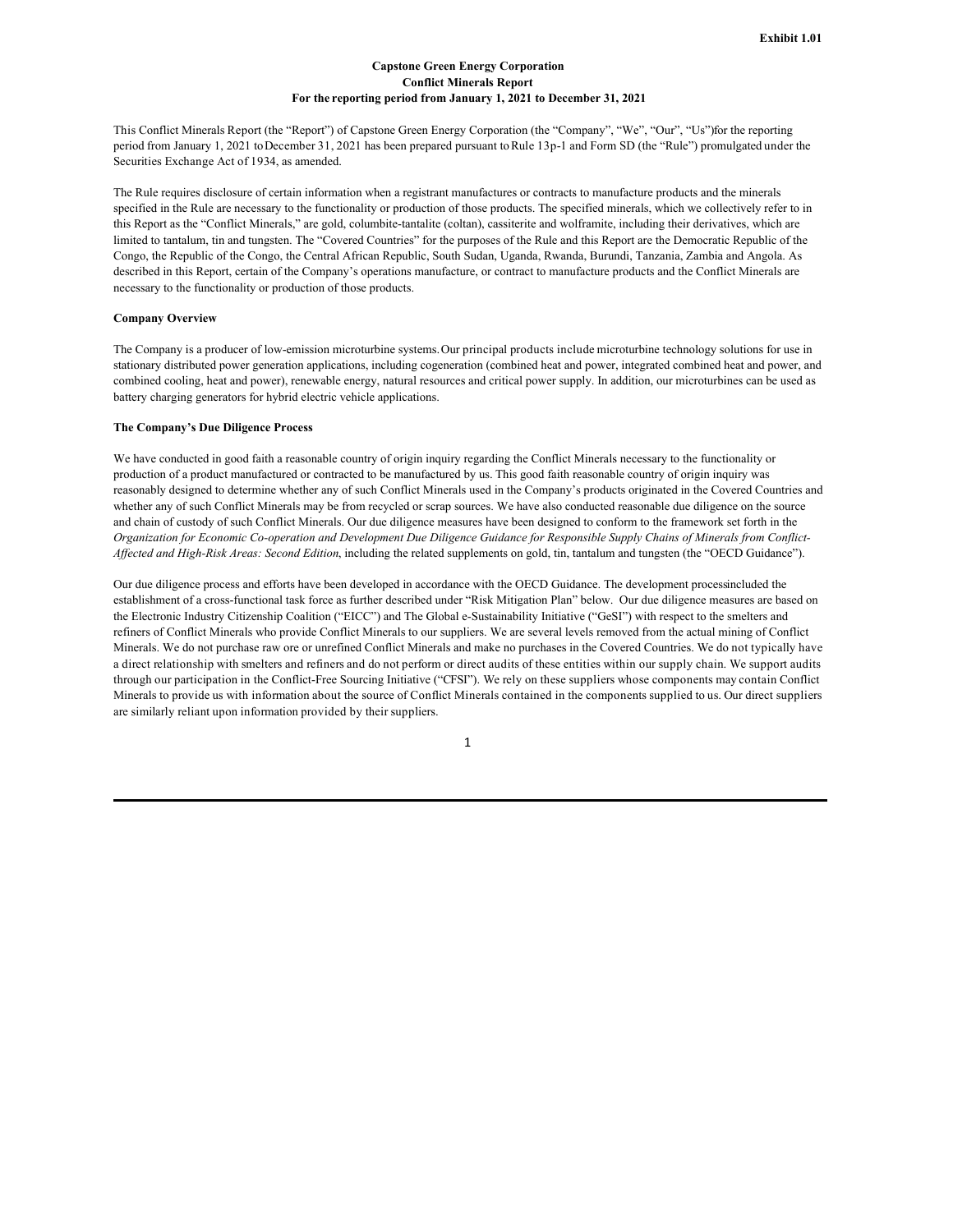<span id="page-4-0"></span>We conducted a survey of direct suppliers of materials containing Conflict Minerals using the template developed jointlyby the EICC and GeSI, known as the CFSI Reporting Template (the "Template"). The Template was developed to facilitate disclosure and communication of information regarding smelters that provide material to a company's supply chain. The Template includes questions regarding a company's conflict-free policy and engagement with its direct suppliers, and a listing of the smelters the company and its suppliers use. In addition, the Template contains questions about the origin of Conflict Minerals included in their products, as well as supplier due diligence. Written instructions and recorded training illustrating the use of the Template are available on CFSI's website. The Template has been adopted by many companies in their due diligence processes related to Conflict Minerals.

Our supply chain is complex and includes various manufacturers and distributors of mechanical components and various types of electronic components and sub-assemblies. We sent surveys to over 180 of our direct suppliers whose components we believe have the possibility of containing Conflict Minerals. We received surveys back from 43 of these suppliers. A few of these surveys included incomplete responses as well as inconsistencies within the data reported in the Template. We had follow-up communication with the suppliers, as appropriate, to resolve any inconsistencies and obtain adequate documentation. We then requested responses from those suppliers that did not respond to our initial request. As a result of our follow up requests, we obtained additional responses from these suppliers.

The large majority of the responses received provided data at a company or divisional level, and we were unable to specify the smelters or refiners used for components supplied to us. Therefore, we are unable to report smelters or refiners supplying such suppliers since we cannot validate which smelters or refiners are in our supply chain. For the suppliers that were able to provide data at a product level, we have listed 13 smelters or refiners that are found in our supply chain. Those smelters or refiners are identified below.

From the responses received and follow-up communications, we have no reason to believe that any necessary Conflict Minerals used by us may have originated in the Covered Countries. However, we are unable to determine with absolute assurance the origin of all of the Conflict Minerals necessary to the functionality or production of our products and therefore cannot exclude the possibility that some of those Conflict Minerals may have originated in the Covered Countries.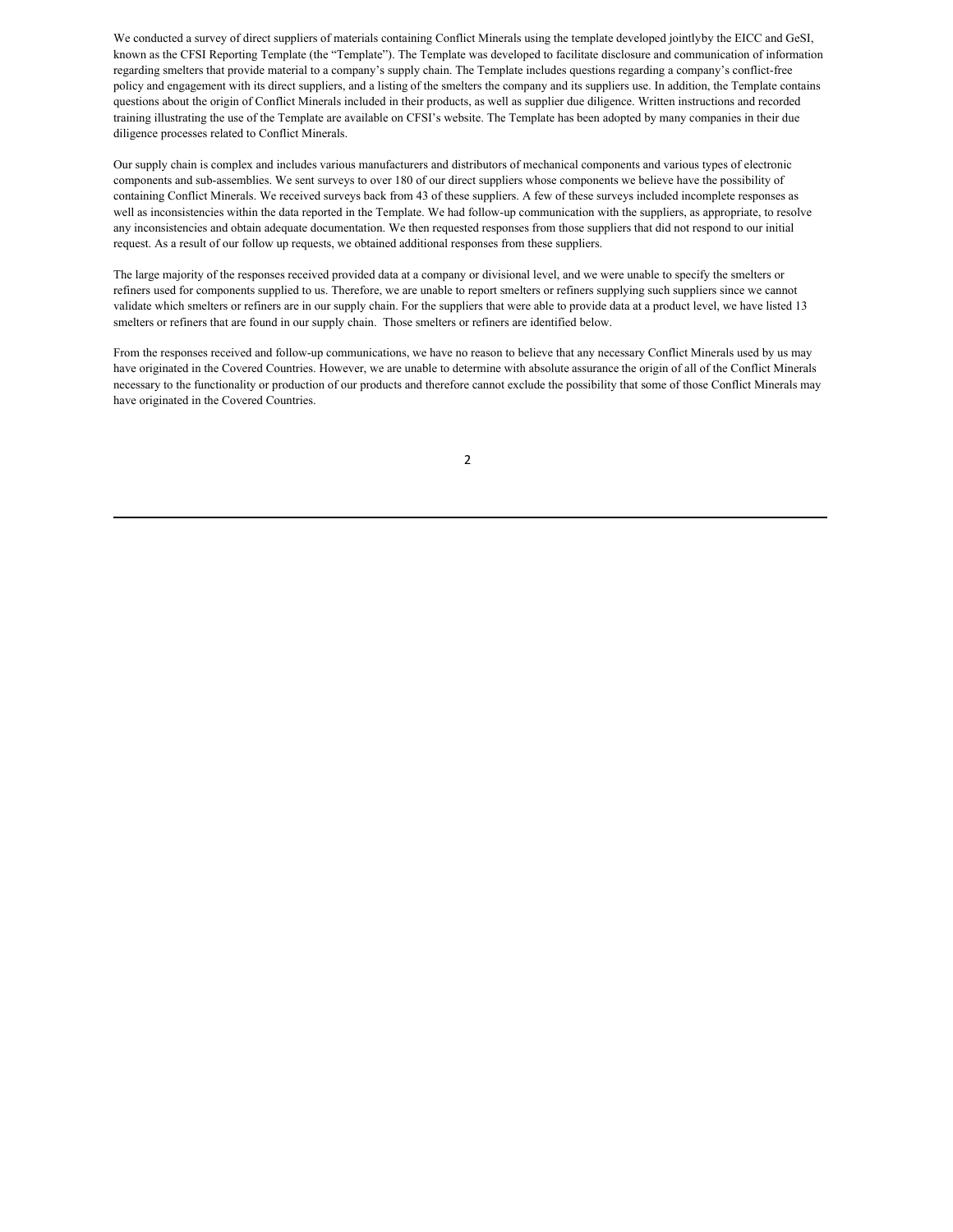#### **Smelters or Refiners Identified**

As a result of our due diligence efforts, as of the date of this Report we have identified the following 13 smelters and refineries that process Conflict Minerals necessary to the functionality or production ofour products from our supply chain:

| <b>Metal</b> | <b>Smelter or Refinery Name</b>                 | Location             |
|--------------|-------------------------------------------------|----------------------|
| Tin          | Yunnan Tin Company Limited                      | China                |
| Tin          | Minsur                                          | Peru                 |
| Tantalum     | Exotech Inc.                                    | <b>United States</b> |
| Tantalum     | Hi-Temp                                         | <b>United States</b> |
| Tantalum     | <b>HC Starck GmbH</b>                           | Germany              |
| Tin          | PT Tambang Timah                                | Indonesia            |
| Tin          | Thaisarco                                       | Thailand             |
| Tin          | PT Timah                                        | Indonesia            |
| Tin          | Malaysia Smelting Corp                          | Malaysia             |
| Tin          | PT Stanindo Inti Perkasa                        | Indonesia            |
| Gold         | Shandong Zhaojin Gold & Silver Refinery Co. Ltd | China                |
| Tin          | Gold Bell Group                                 | China                |
| Tin          | PT DS Jaya Abadi                                | Indonesia            |

#### **Due Diligence Results**

Following completion of the due diligence measures described above, we have been unable to determine the origin of all of the Conflict Minerals necessary to the functionality or production of our products.

#### **Risk Mitigation Plan**

We are committed to working with our global supply chain to ensure compliance with the Rule. We do not directly source Conflict Minerals from smelters. If we determine instances of products containing Conflict Minerals in our supply chain that are not DRC conflict free, as defined in the Rule, we will engage with our suppliers to look for conflict free alternatives where available.

We have established a management system for complying with the Rule. Our management system includes the development of a Conflict Minerals Task Force led by our Senior Vice President of Operations, our Chief Financial Officer, and a team of subject matter experts from relevant functions such as purchasing/procurement, quality, and engineering. The team of subject matter experts is responsible for implementing our Conflict Minerals compliance strategy and is led by our Senior Vice President of Operations, a key individual with the necessary competence, knowledge and experience to oversee the operation and monitoring of the supply chain due diligence process. Senior management is briefed about the results of our due diligence efforts on a regular basis. Our goal is to improve transparency of mineral sourcing within its supply chain which includes